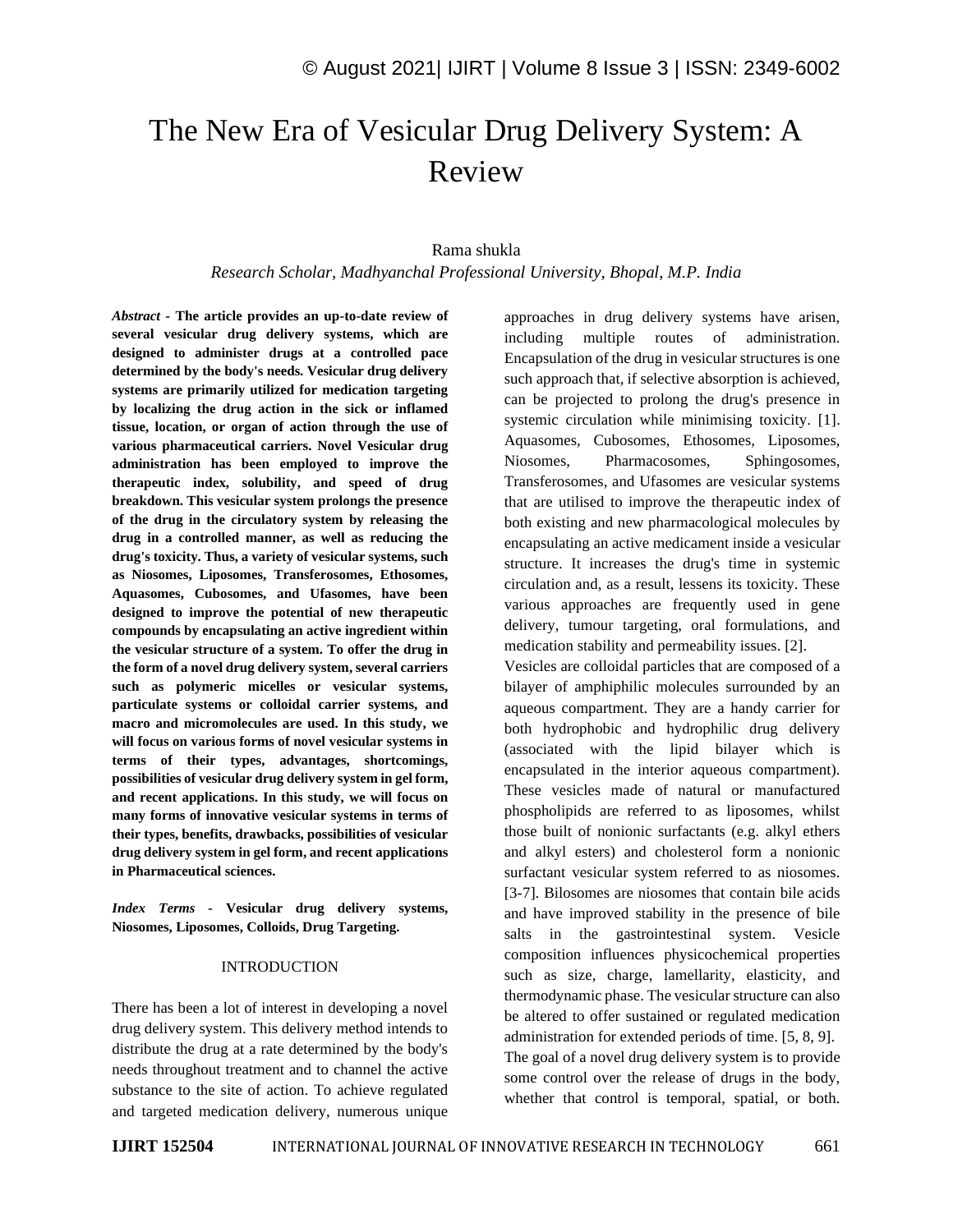# © August 2021| IJIRT | Volume 8 Issue 3 | ISSN: 2349-6002

Novel approaches seek to either sustain medication activity at a predefined rate or to maintain a generally constant, effective drug level in the body while minimising undesired side effects. It can also localise drug action by spatially positioning controlled release systems close to or within the sick tissue or organ, or target drug action by employing carriers or chemical derivatization to deliver medication to a specific target cell type.

There are various types of pharmaceutical carriers. Particulate, polymeric, macromolecular, and cellular carriers are the four types. Particulate carriers, also known as colloidal carriers, comprise lipid particles (low and high density lipoprotein-LDL and HDL, respectively), microspheres, nanoparticles, polymeric micelles, and vesicular-like niosomes, pharmacosomes, virosomes, and so on. [10-13].

# NEW ERAS OF VESICULAR DRUG DELIVERY SYSTEMS

Liposomes



#### Fig.1 Liposome structure [14]

Lipids, like proteins and nucleic acids, are necessary biomolecules for the structure and function of biological things. The majority of lipids are fats and waxes, but this thesis concentrates on amphiphilic lipids. This type of lipid is the most common building block of biological membranes and liposomes. Liposomes are self-closed spherical structures made up of curved lipid bilayers that enclose a portion of the surrounding solvent in their interior. Liposomes range in size from around 20 nm to several micrometres and are made up of one or more concentric membranes with a thickness of about 4 nm. [15]. Because of the amphiphilic nature of the lipids, liposomes have unique features that make them excellent for medication administration.

#### Advantages [16]

- 1. Amphiphatic in nature so entrap both kind of drugs either water soluble or insoluble.
- 2. Increased efficacy and therapeutic index of drug.
- 3. Non ionic.
- 4. Liposome helps to reduce exposure of sensitive tissues to toxic drugs.

#### Disadvantages [17]

- 1. Low solubility
- 2. Short half life
- 3. Production cost is high
- 4. Leakage and fusion of encapsulated drug may occur
- 5. Oxidation of phospholipids may occur.

Niosomes



Fig.2 Schematic representation of Niosome[14] Niosomes are nonionic surfactant vesicles with a tiny lamellar bilayer structure generated by the selfassociation of hydrated surfactant monomers. Niosomes' multilamellar or unilamellar structure is created by combining nonionic surfactant, cholesterol, and diethyl ether, followed by hydration in aqueous media. As a carrier controlled drug delivery system, niosomes can entrap both hydrophilic and lipophilic medicines in the aqueous layer and vesicular membrane, respectively. Niosomes are made up of an inner and outer hydrophilic layer, with a sandwiched lipophilic layer in between. [18, 19].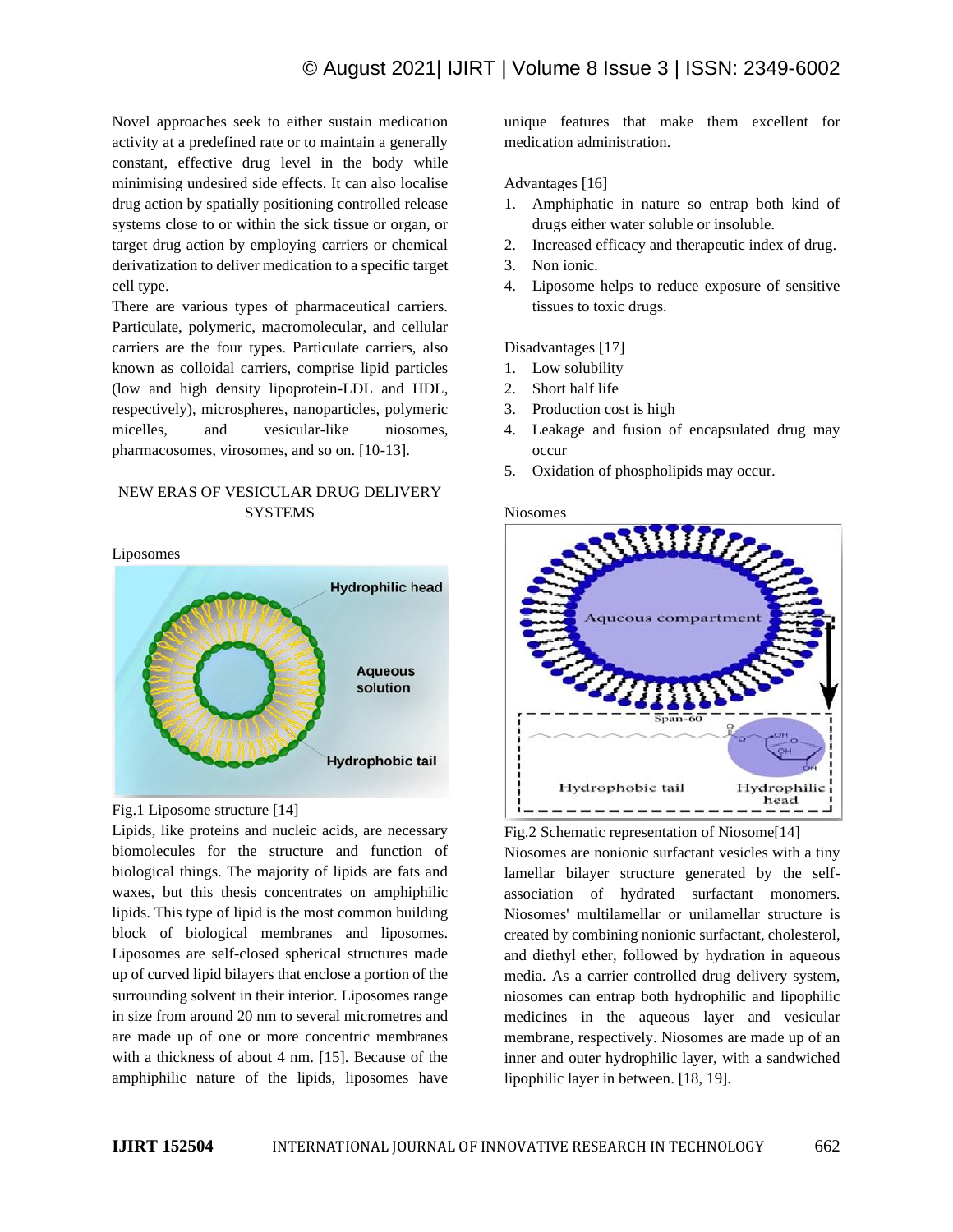## Advantages

- 1. The use of vesicular (lipid vesicles and non-ionic surfactant vesicles) systems in cosmetics and therapeutics may provide various benefits.
- 2. They boost drug molecules' therapeutic performance by delaying clearance from circulation, shielding the drug from the biological environment, and limiting effects to target cells.
- 3. They are osmotically active and stable, and they improve the entrapped drug's stability.
- 4. Surfactant handling and storage do not necessitate any particular precautions.
- 5. 5.They improve the oral bioavailability of poorly absorbed medicines and increase drug penetration via the skin.

#### Disadvantages

- 1. Physical instability
- 2. Aggregation
- 3. Fusion
- 4. Leaking of entrapped drug

5. Hydrolysis of encapsulated drugs which limiting the shelf life of the dispersion [20-23].

## Transferosomes

Transferosome is a registered brand of the German business IDEA AG. According to its parent Latin and Greek names, "transferred" and "soma," the word denotes a "carrying body." The term "transferred" refers to the act of carrying something across, whereas "soma" refers to a body. An artificial vesicle is built in such a way that it behaves like a cell engaged in exocytosis, making it suitable for controlled and targeted drug administration. [25].



Fig. 3 Structure of Transferosomes [24]

Advantages:

- 1. Because of the existence of hydrophilic hydrophobic moieties in their infrastructure, they can accommodate medications with varied solubility.
- 2. They can distort themselves and pass through thin constrictions (5-10 times smaller than their diameter) without suffering major losses.
- 3. They can act as a vehicle for medications of any molecular weight.
- 4. They are biocompatible and formed of natural phospholipids.
- 5. They provide adequate degradation protection for the encapsulated medication. This is especially important for proteins and peptides.They gradually discharge their contents, serving as a depot. [26].

Disadvantages:

- 1. They are susceptible to oxidative degradation, which may cause them to become unstable.
- 2. The purity of phospholipids complicates the use of transfersomes as drug delivery vehicles.
- 3. Manufacturing and processing are both costly. [27,28].

#### Pharmacosomes





Pharmacosomes are characterized as "a colloidal dispersion of pharmaceuticals covalently bonded to lipids that may exist as ultrafine vesicular, micellae, or hexagonal aggregates depending on the chemical nature of the drug-lipid complex." The name "pharmacosomes" is derived from the active principle pharmacon and the carrier soma. The concept of vesicular pharmacosomes is based on the surface and bulk interactions of lipids with water [29].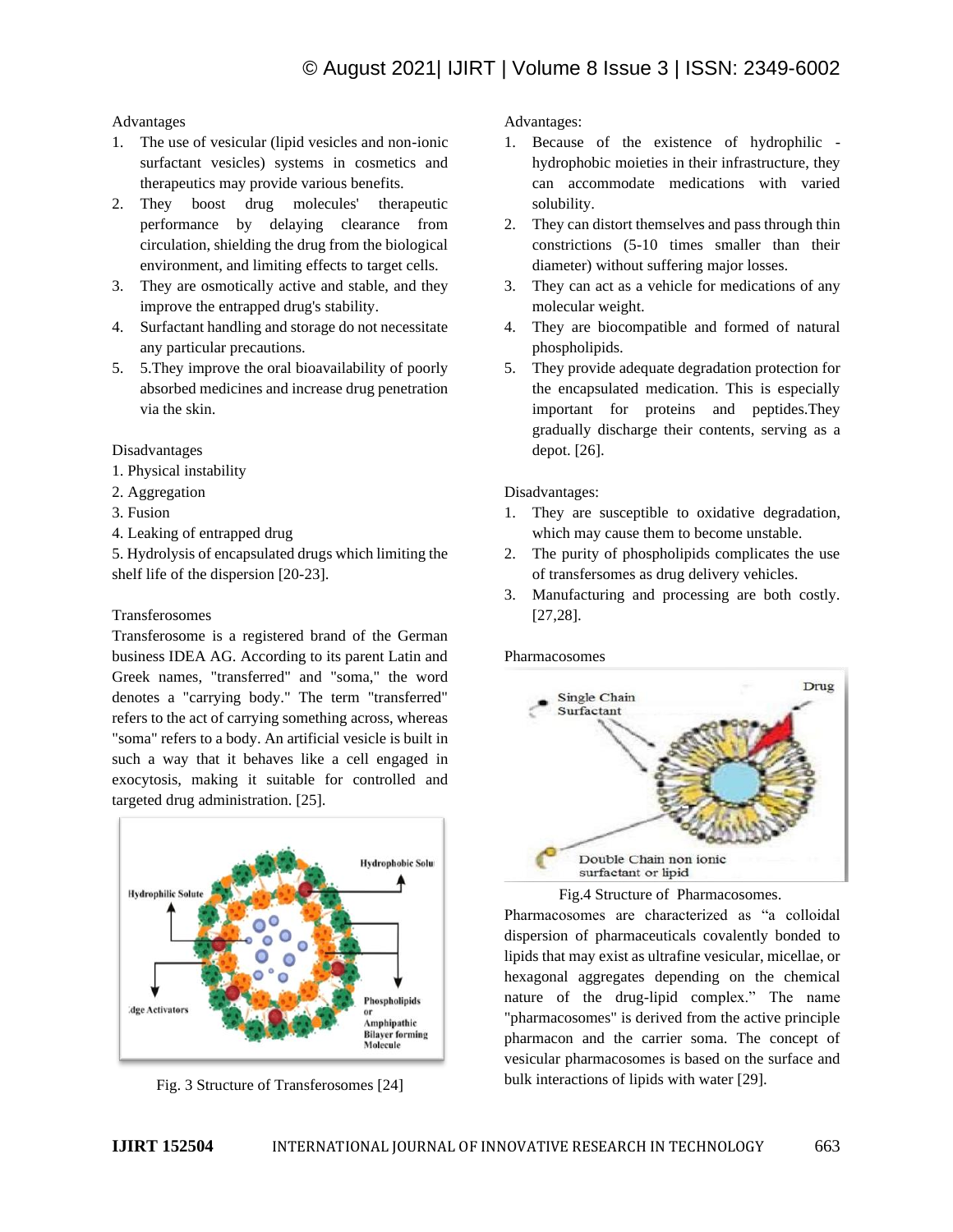Advantages [30-31]

- 1. Entrapment efficiency is not only high, but also preset, because the drug forms vesicles when conjugated with lipids.
- 2. Unlike liposomes, there is no need to go through the time-consuming and difficult process of extracting the free, unentrapped drug from the formulation.
- 3. Because the medicine is covalently bonded, there is no loss owing to drug leakage. Hydrolysis, on the other hand, may result in loss.
- 4. There are no issues with drug incorporation.
- 5. Hydrolysis is used to liberate the medication from the Pharmacosomes (including enzymatic).

Disadvantages:

- 1. The amphiphilic character of the molecule is responsible for its production.
- 2. Covalent bonding is essential to prevent medication leakage.
- 3. The underlying idea of pharmacosomes is the surface and bulk interaction of lipid with drug.
- 4. Pharmacosomes suffer fusion, aggregation, and chemical hydrolysis during storage.
- 5. Pharmacosomes can only encapsulate waterinsoluble pharmaceuticals in very small hydrobic areas inside the membrane bilayer, rather than on a larger surface.

Ethosomes



Fig. 5 Structure of Ethosomes [32]

They are mostly utilised for medication administration via the transdermal method. Drugs can be entrapped in ethosomes with varying physicochemical properties, such as hydrophilic, lipophilic, or amphiphilic. [33- 34].

Ethosomes are soft, flexible vesicles that are used for drug distribution to the deep skin layers and/or the systemic circulation. Ethosomes are liposomes that have been modified to contain a high ethanol concentration. The ethosomal system is made up of phospholipids (phosphatidylcholine, phosphatidylserine, and phosphatidic acid), a high concentration of alcohol (ethanol and isopropyl alcohol), and water. Ethosomes are distinguished by their high ethanol concentration because ethanol disrupts the skin's lipid bilayer architecture and, as a result, when mixed into a permeate the stratum corneum. [35]

Advantages [36]

- 1. Its formulation contains non-toxic raw materials.
- 2. Large molecules (peptides, protein molecules) can be delivered.
- 3. Improved drug penetration through skin for transdermal drug delivery
- 4. High patient compliance: Because the ethosomal medication is administered in semisolid form (gel or cream), it has a high patient compliance rate.
- 5. In comparison to Iontophoresis, Phonophoresis, and other sophisticated drug delivery systems, this method is simple.

# Disadvantages [37-38]

vesicle membrane, it enhances the vesicles' ability to 1. Ethosomes with weak shells may clump together, resulting in precipitation.

2. Excipients and enhancers of medication delivery systems cause skin irritation or dermatitis.

3. The transfer of ethosomes from the organic to the aqueous layer results in product loss.

# CHRONOLOGICAL ADVANCEMENT OF VESICULAR SYSTEMS

1. Shahiwala et al., 2002 developed a topical application of nimesulide containing niosomally. The lipid film hydration method was used to create niosomes from tweens and spans. The prepared niosomes were then mixed with 1% carbopol gel basis. The prepared formulation was tested for drug entrapment and retention. The in vitro permeability and in vivo evaluation of niosomal gel were thoroughly investigated. They also compared niosomal nimesulide gel to plain drug gel and other commercially available products and discovered an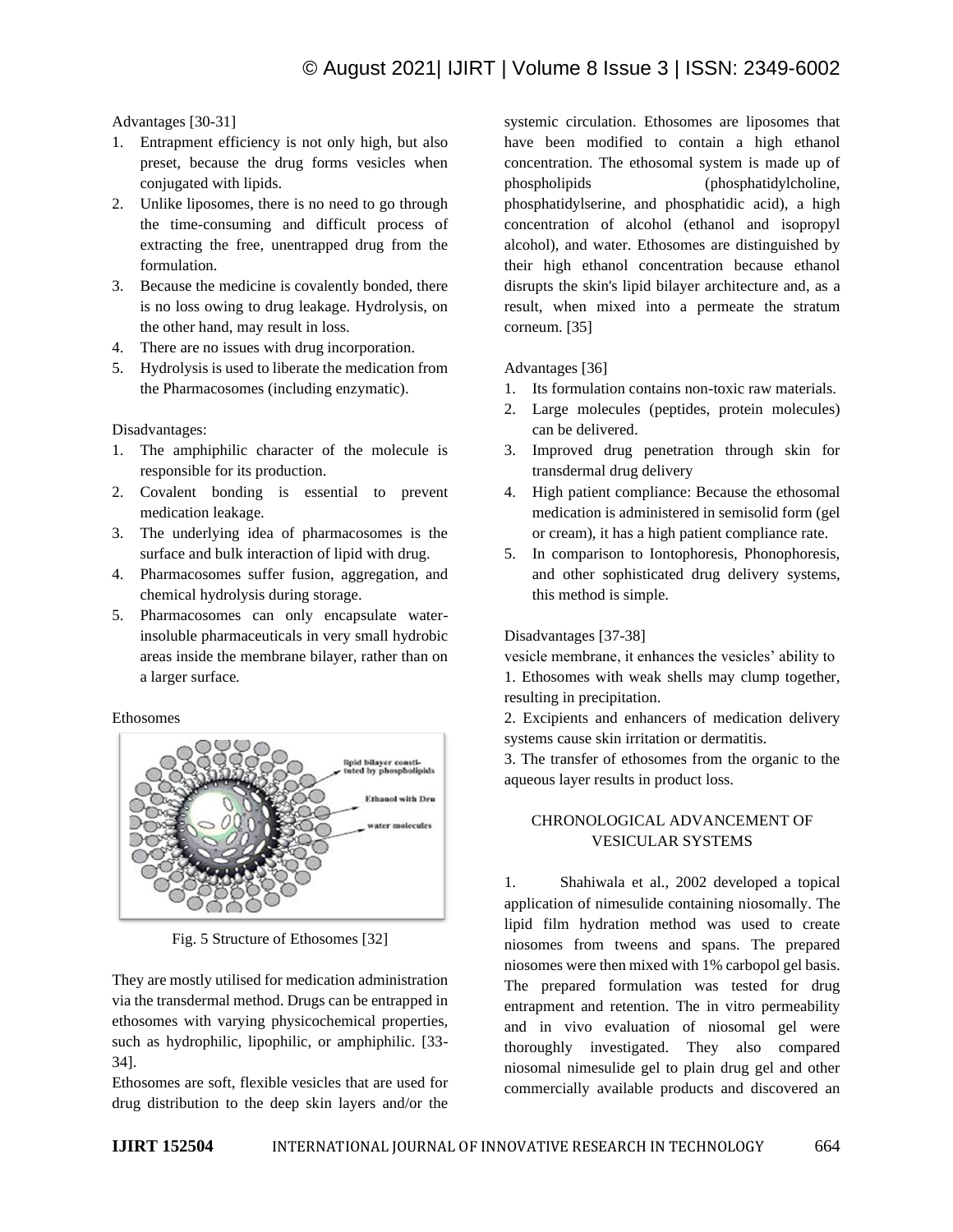improvement in drug delivery mechanism and sustained drug release. [39].

2. Lakshmi et al., 2007 developed Niosomal methotrexate gel for the treatment of psoriasis. Methotrexate-containing niosomes were created using the lipid layer hydration approach. The niosomes were combined with chitosan gel, which has previously been tested in human volunteers for skin irritation and sensitivity. Clinical techniques for the Phase I and Phase II studies were carried out in a hospital. The formulations demonstrated greater clinical efficacy and tolerance than other current marketed Methotrexate gels, resulting in high patient compliance. A study found that methotrexate can be used topically to treat psoriasis. [40].

3. Modi et al., 2012 created a niosomal gel for topical administration of a BCS Class-III anti-viral medication with increased efficacy for the treatment of herpes. Thin film layer hydration was used to create ACV niosomes. Centrifuged niosome vesicles were separated for encapsulated drug and later integrated with carbopol-971 gel base. The prepared niosomal gel was then analysed further for its shape, stability investigations, skin retention qualities, and in-vitro diffusion studies with the formulations. Niosomal ACV compositions are available at the site of affected skin for an extended period of time. [41].

4. Shirsand et al., 2013 developed Ketoconazole niosomal gel for medication delivery. A thin lipid film hydration approach was used to create varied ratios of surfactants (Spans and Tween) with cholesterol. The size, shape, entrapment effectiveness, and in vitro drug release profile of the prepared niosomes were all analysed. In order to make it isotonic with blood, PBS (pH 7.4) is added. A medication release study in vitro was performed. The successful development of a niosomal gel formulation containing ketoconazole demonstrated sustained action as well as increased antifungal efficacy. [42].

5. Abhishek Budhiraja et al., 2015 developed ROA-loaded niosomes and tested them in vitro against P. acnes and S. aureus. This effort also involves the creation of a rosmarinic acid niosomal gel for prolonged administration to bacteria-infected cells. Rosmarinic acid niosomes were created utilising a reverse phase evaporation process and varying ratios of span 85 and cholesterol. It was clear that niosomes are an unique transporter for naturally existing antibacterial compounds in deeper skin tissues. The results demonstrated that drug-loaded niosomes dispersed in a gelling agent are an effective delivery strategy for acne vulgaris treatment. [43].

6. Mohamed Shafik El-Ridy et al., 2018 developed Niosomal Gel for Enhanced Transdermal Lornoxicam Delivery in order to increase Lornoxicam penetration and anti-inflammatory action (LX). The dorsal area of wistar rats was subjected to an ex vivo skin permeation test. Skin irritation tests and antiinflammatory activity experiments were conducted in vivo. These findings suggested that LX-loaded niosomal gels could be used as a transdermal medication delivery system. [44].

7. Saurabh Satija et al., 2020 reported that theranostic pharmacological treatments using chloroquine efficiently suppressed the 2019 new coronavirus in vitro. Wang et al colleagues investigated the virus inhibition potential with penciclovir, a well-known theranostic antiviral drug with potent antiviral activity. These discoveries have bolstered and encouraged the need for the development of emerging technologies such as theranostics. Chen et al. performed a study incorporating a quick, responsive lateral flow immunoassay to detect anti-SRV-CoV-2 IgG in human serum using lanthanide-doped polysterene nanoparticles, which could be useful in following the progression of COVID-19. [50].

#### EXPERT OPINION

Vesicular drug delivery methods are currently used in a wide range of scientific fields. These systems have recently become one of the most prevalent and crucial delivery methods due to their effective features and functionalities such as selective targeting. However, drug pharmacokinetics is being researched in order to improve the efficacy of various drug delivery systems. The mechanism of action of this system is likewise nearing its conclusion. [45].

Loxapine succinate is an anti-psychotic medication that is taken on a daily basis. Capsules, pills, and injectable dosage forms are currently available on the market. However, these dose forms are tough for my psychotic patient to take on a daily basis, and they sometimes refuse to cooperate with administration. The first disadvantage of Loxapine is that it is only available in capsule form, which makes it difficult to divide into smaller doses. Second, the drug's oral side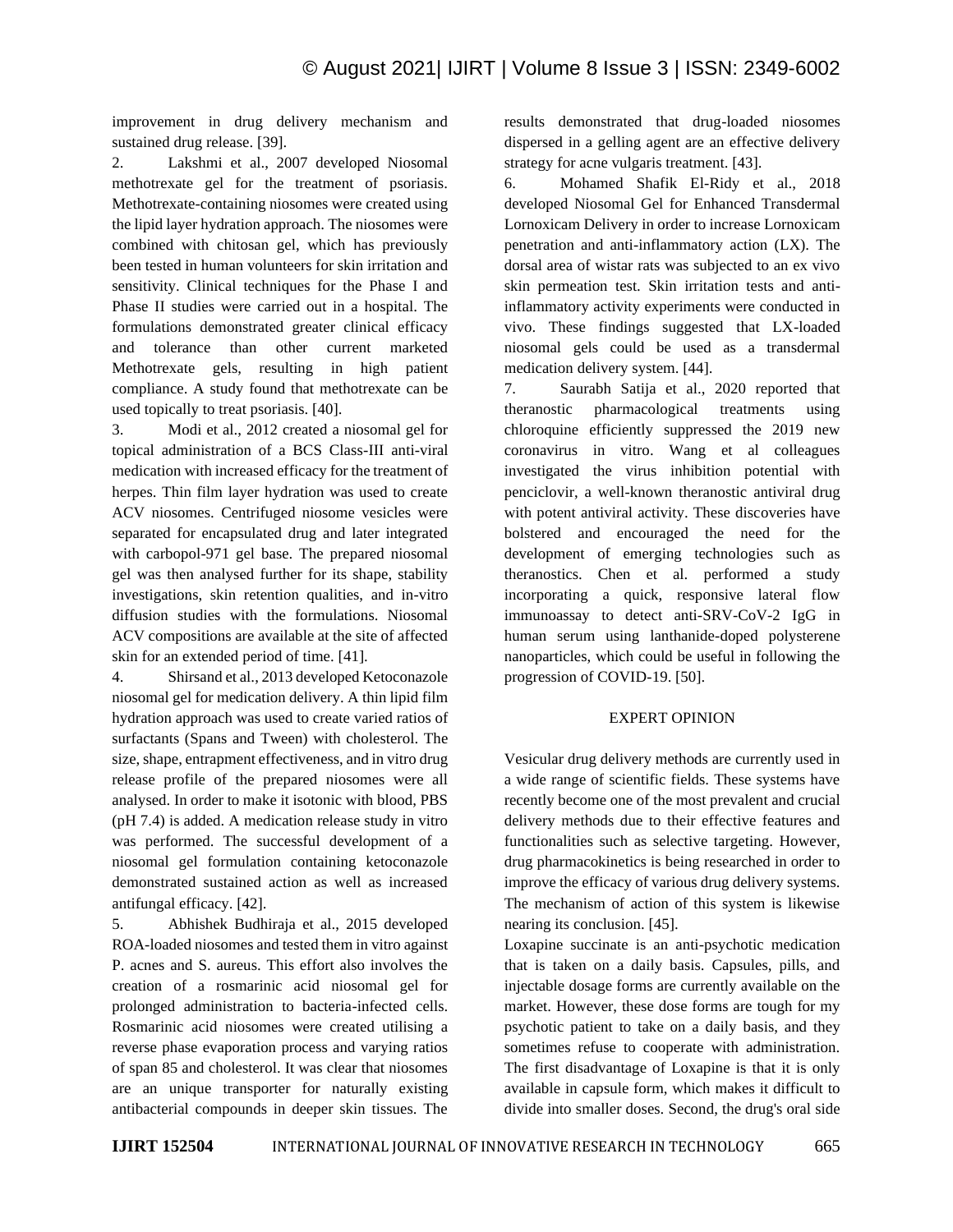effects are significant, such as restlessness with inability to sit still, painful urination, and a lack of granulocytes, a type of WBC.



Fig. 6. Niosomes under Optical Microscope (45X).

# RECENT APPLICATIONS IN THE PHARMACEUTICAL SCIENCE

Vesicular drug delivery systems have various advantages over traditional dose forms and extendedrelease dosage forms. [46-48]:

- Effective permeation of drugs into cells
- Prolongation of existence of drugs in systemic circulation.
- As selective uptake is taken place so reduces toxicity.
- Reduces the cost of therapy.
- Improves bioavailability.
- Hydrophilic-Lipophilic drugs can be incorporated.
- Sustained-release system function.
- Delayed elimination of rapidly metabolized drugs.
- Overcomes the problems of the drug insolubility, instability,

Effective permeation of drugs into cells

- Prolongation of existence of drugs in systemic circulation.
- As selective uptake is taken place so reduces toxicity.
- Reduces the cost of therapy.
- Improves bioavailability.
- Hydrophilic-Lipophilic drugs can be incorporated.
- Sustained-release system function.
- Delayed elimination of rapidly metabolized drugs.
- Overcomes the problems of the drug insolubility, instability,
- 1. Drug penetration into cells that is effective
- 2. Extending the life of medications in systemic circulation.
- 3. Because selective absorption occurs, toxicity is reduced.
- 4. Lowers the expense of therapy.
- 5. Increases bioavailability.
- 6. Hydrophilic and lipophilic medicines can be combined.
- 7. The function of the sustained release system.
- 8. Delayed elimination of medicines that are rapidly digested.
- 9. Overcomes drug solubility, instability, and fast degradation issues.

# ADVANCEMENT IN VESICULAR SYSTEMS

Nanoparticle-based vesicular drug delivery platforms, for example, have enhanced various aspects such as drug bioavailability, solubility, stability, and controlled release features. Applications of vesiculardelivery systems in the medical sector will be very promising, particularly in the development of new treatment and diagnostic approaches to COVID-19. [49]. Theranostics using vesicular-delivery systems may also provide novel remedies to future coronavirus outbreaks. There are currently no particular antiviral therapies available for COVID-19. However, already discovered treatments for treating other viral diseases, as well as various anti-malarial therapies, are being investigated for efficacy against the COVID-19 virus. [50]. As previously noted, clinical trials are currently underway to investigate the efficacy and safety of numerous medications, including chloroquine, arbidol, remdesivir, and favipiravir [51]. In the future, these medications could be used with vesiculardelivery devices as part of a theranostic strategy to produce innovative COVID-19 treatment regimens.

#### **CONCLUSION**

According to the findings of the study, topical niosomal formulations can offer constant and sustained release of loxapine succinate. It will result in sustained activation of the entrapped medicine,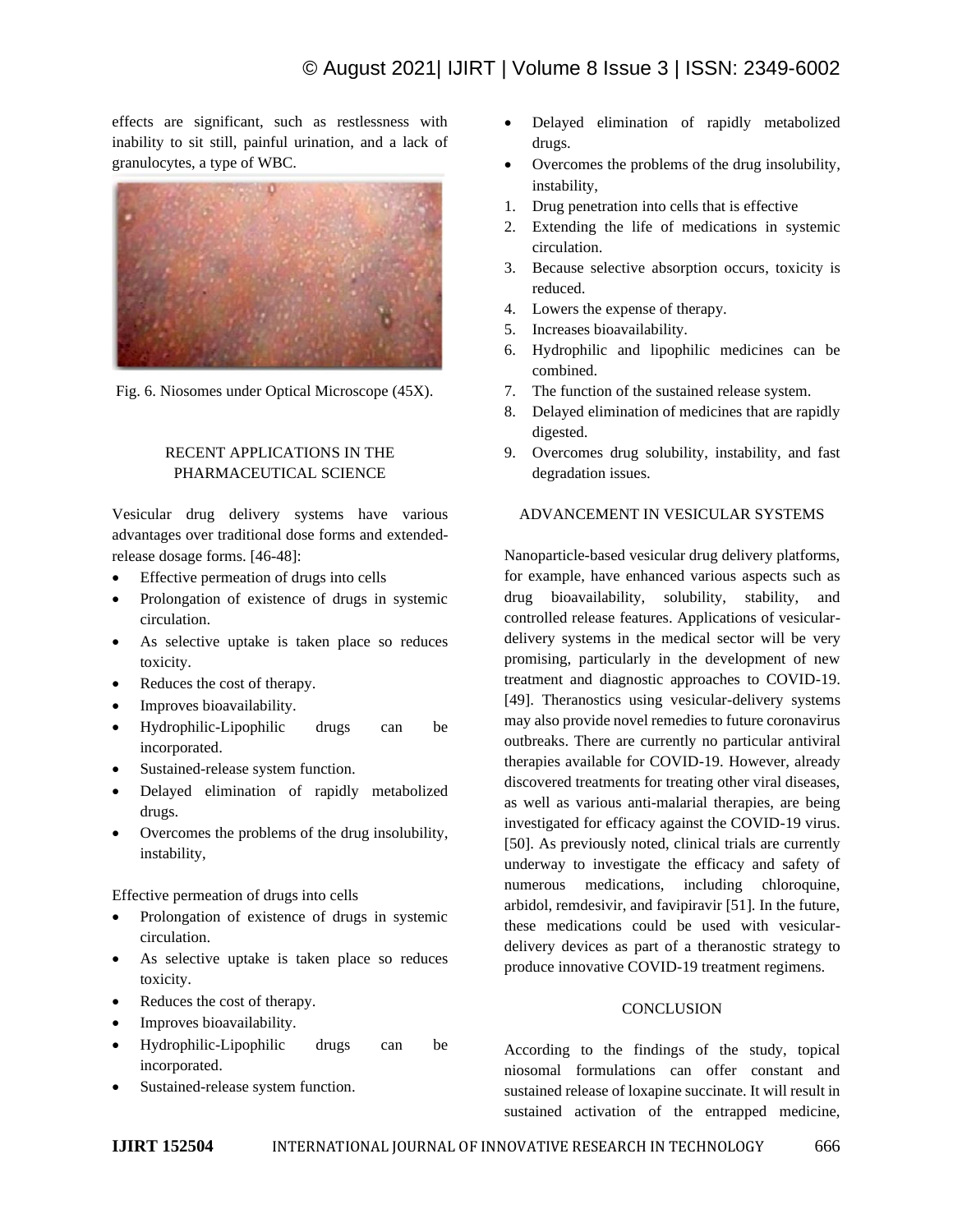reducing the side effects associated with frequent oral delivery of the drug. It is possible that Loxapine succinate could be used topically. It demonstrates that topical niosomal gel base drug delivery systems may be a promising carrier for loxapine succinate delivery.

#### **REFERENCES**

- [1] Biju SS, Mishra PR et al., Vesicular systems: An overview. Indian Journal of Pharmaceutical Sciences.2006, 68(2):141-153.
- [2] Jadhav M. Seema, Morey Pournima et al., Novel vesicular system: An Overview. Journal of Applied science. 02 (01); 2012: 193-202.
- [3] Negi LM, Garg AK, Chauhan M. Ultradeformable vesicles: concept and execution. Pharma Times 2009; 41:11–4.
- [4] Sankar V, Ruckmani K, Jailani S, Siva Ganesan K, Sharavanan S. Niosome drug delivery system: advances and medical applications—an overview. Pharmacol online 2009; 2:926–32.
- [5] Uchegbu IF, Vyas SP. Non-ionic surfactant-based vesicles (niosomes) in drug delivery. Int J Pharm 1998; 172:33–70.
- [6] Uchegbu IF, Florence AT. Non-ionic surfactant vesicles (niosomes): physical and pharmaceutical chemistry. Adv Colloid Interface Sci 1995; 58:1– 55.
- [7] Bouwstra JA, Van Hal DA, Hofland HEJ. Preparation and characterization of nonionic surfactant vesicles. Colloid Surf A Phy Eng Asp 1997; 123–124:71–80.
- [8] Rangasamy M, AyyasamyB, RajuS,Gummade vellyS, ShaikS. Formulation and in vitro evaluation of niosome encapsulated acyclovir. J PharmRes 2008; 1:163–6.
- [9] BhaskaranS, Lakshmi PK. Comparative evaluation of niosome formulations prepared by different techniques. Acta PharmSci 2009; 51:27– 32.
- [10]Goldberg, E. P. Eds., In; Targeted Drugs, 2nd Edn., Wiley, New York, 1983, 312.
- [11]Gregoriadis, G., Nature, 1977, 265, 407.
- [12]Poste, G., Kirsch, R. and Koestler, T., In; Gregoriadis, G. Eds; Liposomes Technology Vol 3, CRC Press Inc., Baco Raton. Fl, 1983, 29.
- [13] Poznansky, M. J. and Juliano, R. L., Pharmacol. Rev., 1983, 36, 277.
- [14] https://en.wikipedia.org/wiki/Liposome
- [15] Nill bergstrand. Liposomes for drug delivery from physico-chemical studies to applications.Comprehensive Summaries of Uppsala Dissertations from the Faculty of Science and Technology. Acta Universitatis Upsaliensis Uppsala. 2003:7-9.
- [16] Elsaied Hamada Elaied et al.,"Investigation of proniosomes gel as a promising carrier for trandermal delivery of Glimepride". Universal Journal of Pharmaceutical Research.2016;1(2):1- 18.
- [17]Sipai Altaf et al., V.V.Department of Pharmaceutics Gautam college of Pharmacy. Liposomes an Overview, Journal of Pharmceutical and scientific Innovation. Accepted on 24/1/2012.
- [18]Baillie AJ., Florence AT., HumeI R., Murihead GT., Rogerson A., The preparation and properties of Niosomes-Nonionic surfactant vesicles. J. Pharm. Pharmacol 1985; 37:863-68.
- [19]Udupa N, Niosomes as drug carriers in N K Jain Controlled and Novel Drug Delivery New Delhi: CBS Publishers & Distributors; 2004; 292-303.
- [20]Biju SS., Talegaonkar S., Misra PR., Khar RK., Vesicular systems: An overview. Indian J. Pharm. Sci., 2006, 68: 141-153.
- [21]Ijeoma F., Uchegbu., Suresh P., Vyas., Non-ionic surfactant based vesicles (niosomes) in drug delivery. Int. J. Pharm., 1998; 172: 33–70.
- [22]Malhotra M., Jain N.K., Niosomes as Drug Carriers. Indian Drugs, 1994; 31(3): 81-866.
- [23]Alsarra A., Bosela A, Ahmed S.M,, Mahrous G.M., Proniosomes as a drug carrier for transdermal delivery of ketorolac. Eur. J. Pharm. and Biopharm, 2004; 2(1): 1-6
- [24] Shubhra Rai et al., Transfersomes as versatile and flexible nano-vesicular carriers in skin cancer therapy: the state of the art. Nano Reviews  $\&$ Experiments 8(2):1325708;2017.
- [25]Bhavya Bhasin\* and Vaishali Y. Londh. An overview of transfersomal drug delivery. International journal of pharmaceutical sciences and research.2018: 2175-2184.
- [26] Schatzlein A and Cevc G: Skin penetration by phospho-lipid vesicles, Transfersomes as visualised by means of Confocal Scanning Laser Microscopy, in characterization, metabolism and novel biological applications. Champaign,